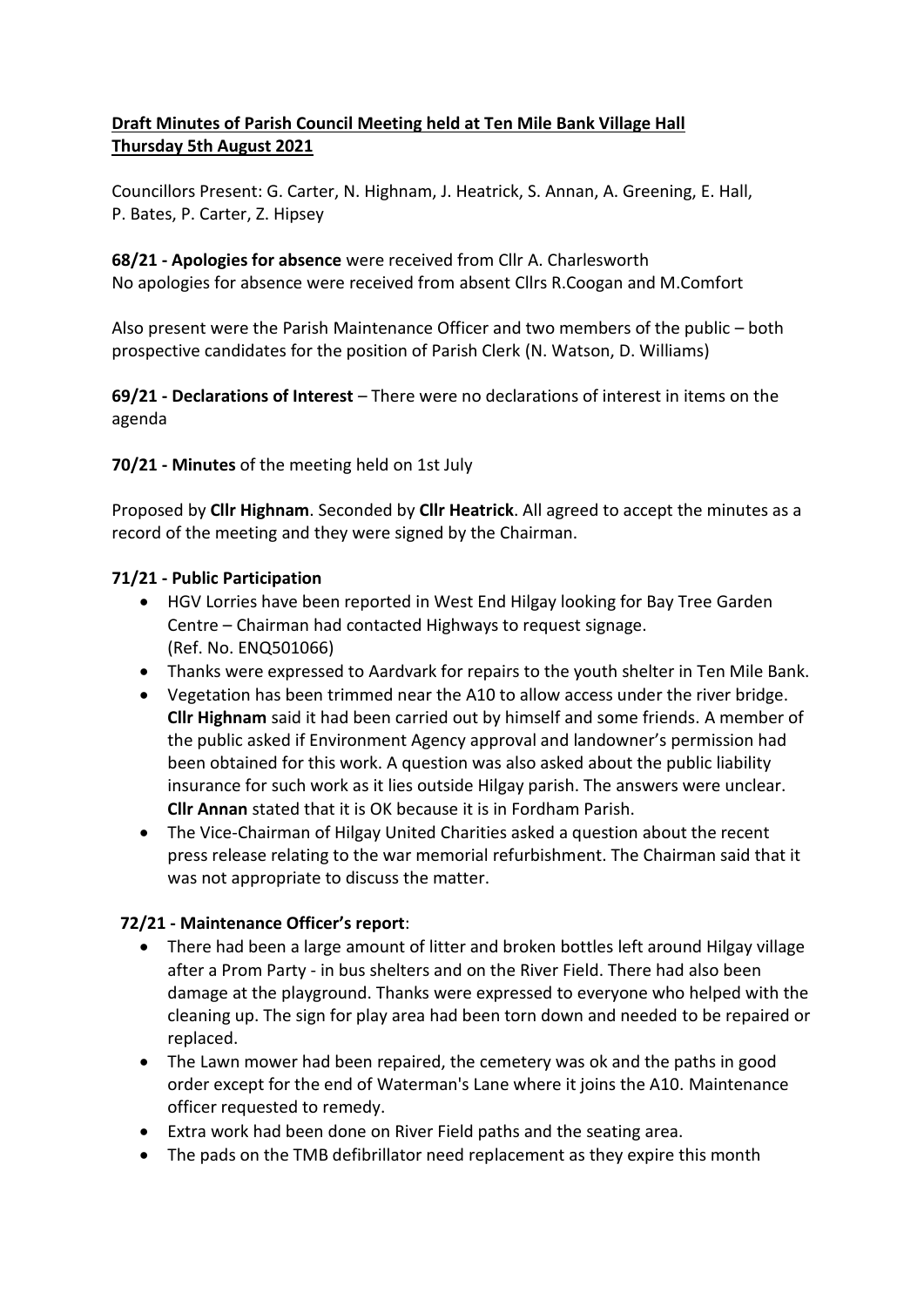# **73/21** - **Chairman's Report**:

- **The Chairman** reported that repair to the toilet pump at the River Field were ongoing. A discussion followed, suggesting possible demolition of the toilet block and replacement with a disabled-access Portaloo hired in for the summer months. **Cllr Highnam** will obtain quotes for the next meeting.
- Encroachment of land on Waterman's Lane near the Village Hall the Chairman offered to produce a letter and a drawing of the area.
- The Pump House bin had been reported as overflowing twice in the last three weeks. The Chairman has spoken to Mr Long regarding the provision of a recycling bin which BCKLWN can now supply to businesses.
- **Cllr Annan** asked about the current status of the common land. The Chairman stated that he was due to write a letter to the new owners of the Wood Hall estate to request a meeting.

# **74/21 - Updates from Working Parties:**

# • **Finance and Resources**:

Invoice were still to be raised for maintenance work carried out on behalf of Hilgay United Charities dating back to July 2020.

A substantial contribution from Hilgay United Charities towards the war memorial refurbishment had been received 'with thanks'.

#### • **Allotments and footpaths:**

All allotments are currently let and there are 6 on the waiting list. **Cllr Hall** had emailed information on a new applicant to the Clerk to add to the waiting list. It was suggested that an article be placed in Riverside News to ask if any current allotment holders would care to share.

**Cllr Hall** reported that the hedge on North side of the allotments had still not been cut and still presented an access problem.

**Cllr Annan** reported that some footpaths and Bridleways had now been cut by Norfolk County Council. A resident and ex-councillor had written to suggest an action plan to arrange cuts by the PC between those scheduled by NCC.

# • **Technology and Communications**

**Cllr Highnam** outlined the War Memorial re-dedication plan, stating that the Church has been requested to ask for help if required. **Cllr Bates** stated that church would be unhappy to charge for refreshments on this occasion. The provision of a donation box was suggested. **Cllr Bates** also commented on the lack of acknowledgement of Hilgay United Charities in the recent press release and newspaper articles. **Cllr Hipsey** provided information about the new Parish Council Facebook page. **Cllr Hall** asked if the Parish Council had actually voted to set this up.

The next edition of Riverside News will be published at the end of September. **Cllr Hipsey** thanked **Cllr Highnam** for his efforts in upgrading the PC's information profile.

# **75/21 – Planning Applications**

• Hilgay two storey extension 560006 297501. Discussed and no objections